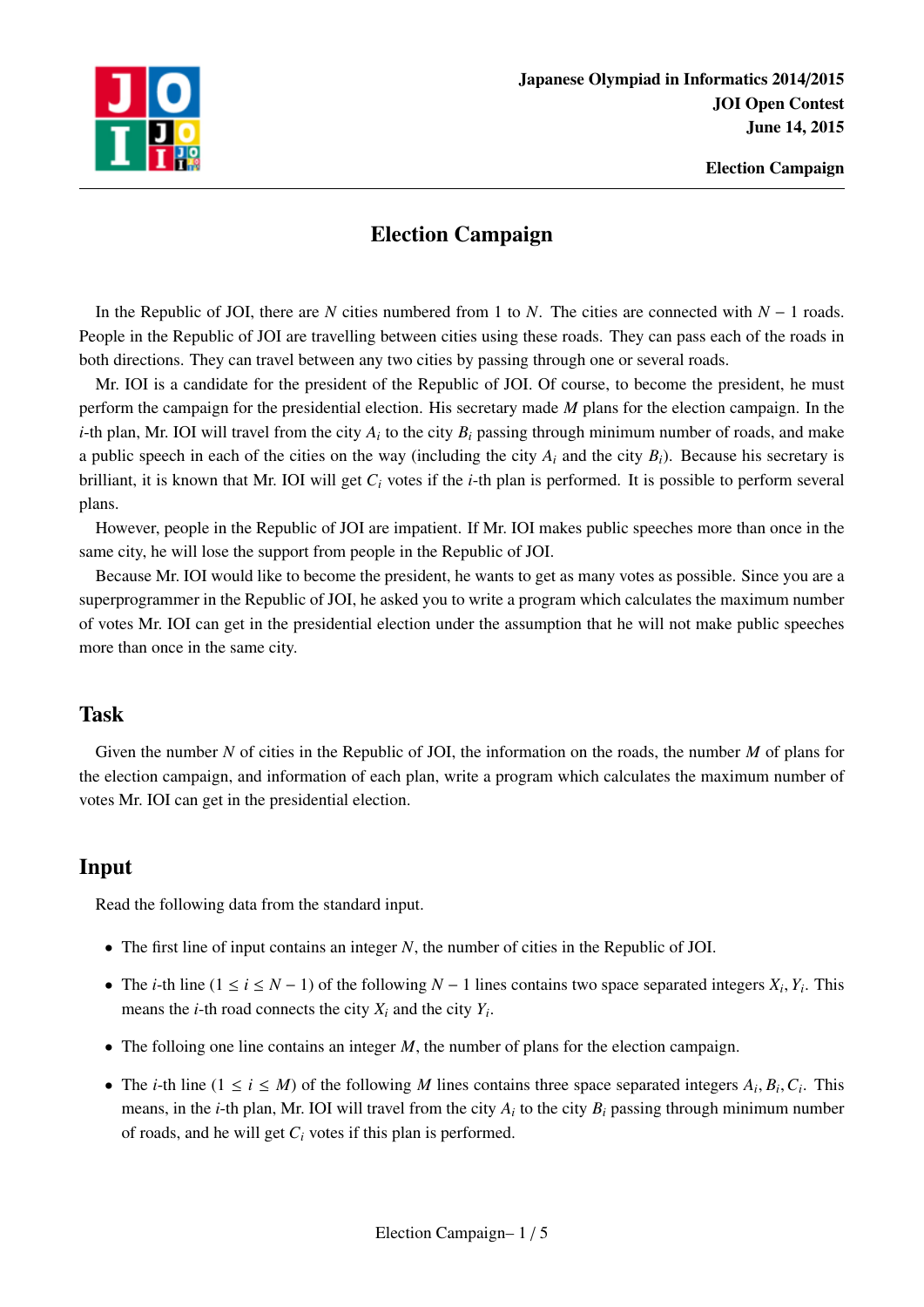

# **Output**

The output should consist of one line, and contain one integer which denotes the maximum number of votes Mr. IOI can get in the presidential election.

## **Constraints**

All input data satisfy the following conditions.

- $2 \le N \le 100000$ .
- $1 \leq X_i \leq N$ .
- $1 \le Y_i \le N$ .
- $X_i \neq Y_i$  (1 ≤ *i* ≤ *N* − 1).
- People can travel between any two cities by passing through one or several roads.
- $1 \leq M \leq 100000$ .
- $\bullet$  1  $\leq A_i \leq N$ .
- $\bullet$  1  $\leq B_i \leq N$ .
- $A_i \neq B_i$  (1  $\leq i \leq M$ ).
- $1 \le C_i \le 10000$ .

## Subtask

#### Subtask 1 [10 points]

•  $M \le 15$ .

#### Subtask 2 [5 points]

- $X_i = i (1 \le i \le N 1).$
- $Y_i = i + 1 (1 \le i \le N 1).$
- $C_i = 1$  ( $1 \le i \le M$ ).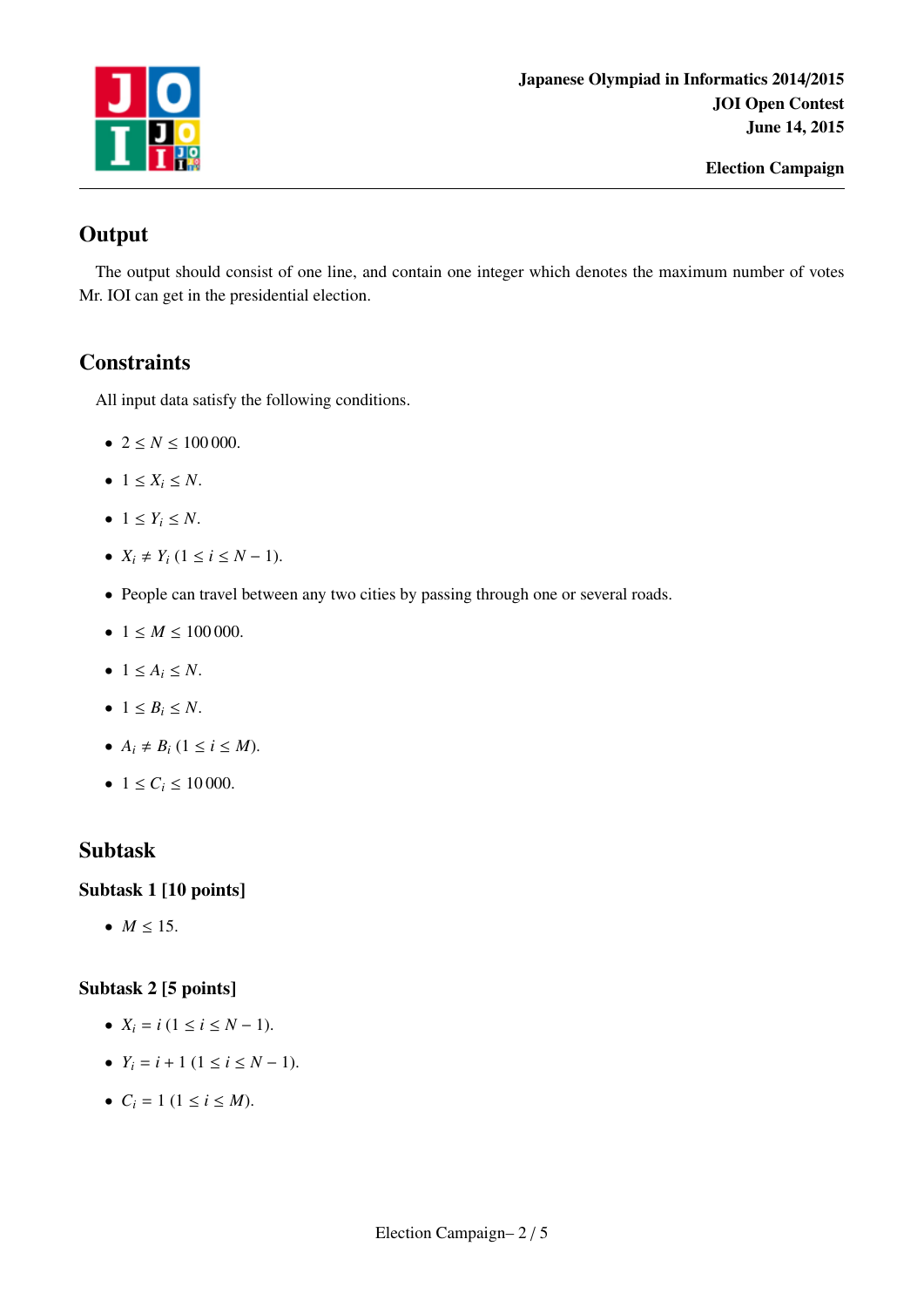

### Subtask 3 [5 points]

- $X_i = i (1 \le i \le N 1).$
- $Y_i = i + 1 (1 \le i \le N 1).$

#### Subtask 4 [30 points]

•  $C_i = 1 \ (1 \le i \le M).$ 

#### Subtask 5 [10 points]

- $N \le 1000$ .
- $M \le 1000$ .

#### Subtask 6 [40 points]

There are no additional constraints.

## Sample Input and Output

| Sample Input 1 | Sample Output 1 |
|----------------|-----------------|
| 7              | 19              |
| 34             |                 |
| 6 5            |                 |
| 2 <sub>7</sub> |                 |
| 1 <sub>5</sub> |                 |
| 7 <sub>5</sub> |                 |
| 4 5            |                 |
| 5              |                 |
| 4 3 10         |                 |
| 565            |                 |
| 269            |                 |
| 722            |                 |
| 3<br>8<br>1    |                 |

In this sample input, the optimal strategy is to perform the plan 1 and the plan 3 for the election campaign.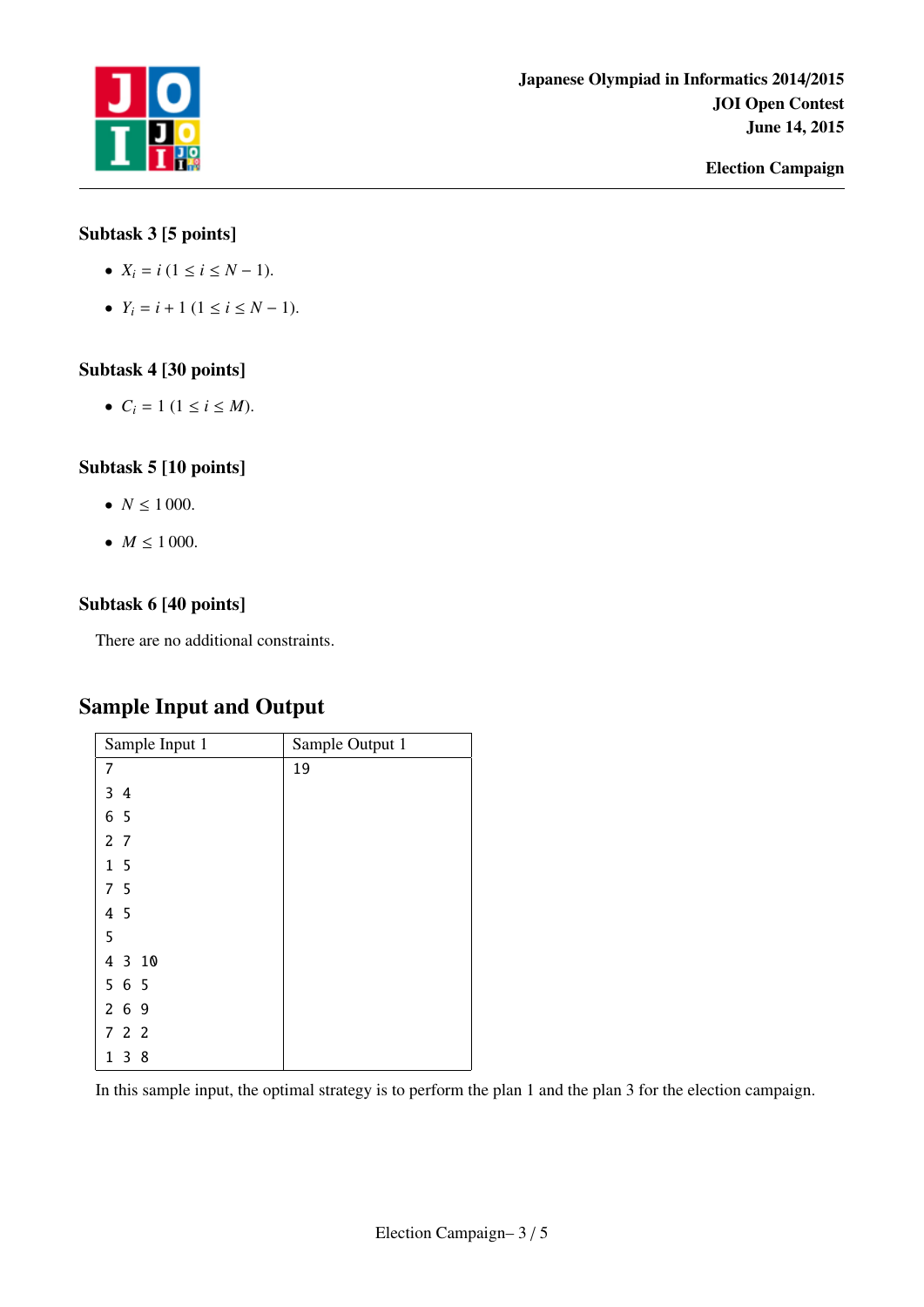

| Sample Input 2 | Sample Output 2 |
|----------------|-----------------|
| 8              | 18              |
| 1 <sub>2</sub> |                 |
| 2 <sub>3</sub> |                 |
| 34             |                 |
| 4 5            |                 |
| 5 6            |                 |
| 6 7            |                 |
| 78             |                 |
| 5              |                 |
| 7 5 4          |                 |
| 5 8 9          |                 |
| 4 3 9          |                 |
| 133            |                 |
| 8<br>2<br>11   |                 |

This sample input satisfies the constraints of the subtask 3.

| Sample Input 3                    | Sample Output 3 |
|-----------------------------------|-----------------|
| 10                                | 3               |
| 10 6                              |                 |
| 2 <sub>7</sub>                    |                 |
| 19                                |                 |
| 98                                |                 |
| 38                                |                 |
| 6 4                               |                 |
| 7 8                               |                 |
| 54                                |                 |
| 4 8                               |                 |
| $\overline{7}$                    |                 |
| 131                               |                 |
| 4 10 1                            |                 |
| 281                               |                 |
| 531                               |                 |
| 371                               |                 |
| 8 5 1                             |                 |
| $\mathbf{1}$<br>9<br>$\mathbf{1}$ |                 |

This sample input satisfies the constraints of the subtask 4.